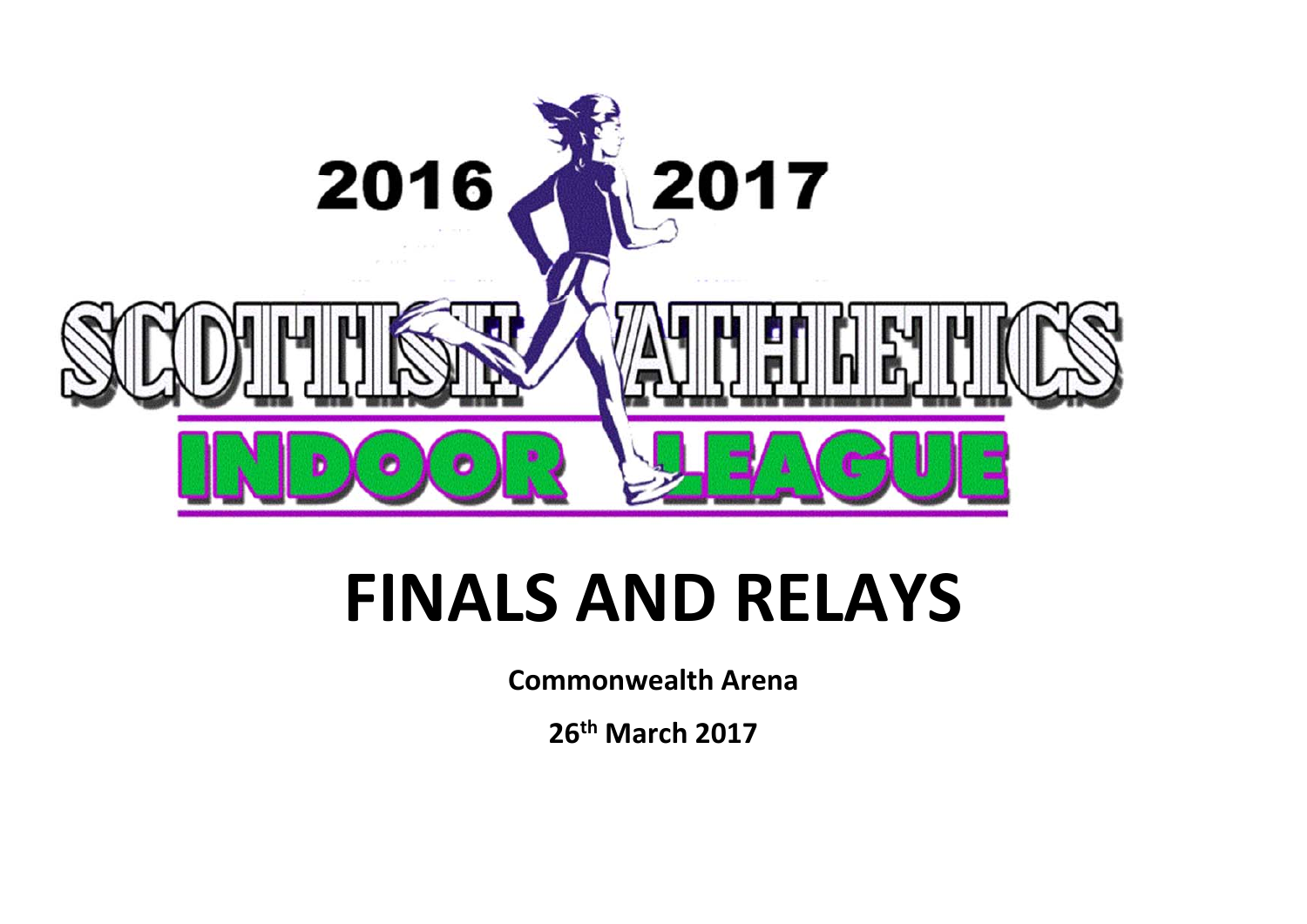### **Under 11 Boys** *COMMONWEALTH ARENA 26/3/2017 FINAL*

| nos | club                    | 60m'A'         | 60m'B'         | 600m'A'        | 600m'B'        | <b>TRACK</b> | <b>Standing</b><br><b>Long Jump</b><br>A | <b>Standing</b><br>Long Jump<br>A | <b>FIELD</b> | <b>TOTAL</b> | <b>Position</b><br><b>Today</b> |
|-----|-------------------------|----------------|----------------|----------------|----------------|--------------|------------------------------------------|-----------------------------------|--------------|--------------|---------------------------------|
|     |                         |                |                |                |                |              |                                          |                                   |              |              |                                 |
| 68  | Kilbarchan              | $\overline{2}$ | 3              | $\overline{2}$ |                | 8            | 4                                        |                                   | 5            | 13           |                                 |
| 6   | <b>Giffnock North A</b> | $\overline{4}$ |                |                | $\overline{2}$ | 8            |                                          | 6                                 | 7            | 15           | 2                               |
| 11  | Helensburgh             | 1              | $\overline{2}$ | 6              | 6              | 15           | $\overline{2}$                           | 3                                 | 5            | 20           | 3                               |
| 51  | <b>Airdrie</b>          | 3              | 5              | 3              | 4              | 15           | 5                                        | 4                                 | 9            | 24           |                                 |
|     | <b>Giffnock North B</b> | 6              | 4              | 4              | 3              | 17           | 6                                        | 2                                 | 8            | 25           |                                 |
| 62  | <b>North Ayr</b>        | 5              | 6              | 5              | 5              | 21           | 3                                        | 5                                 | 8            | 29           |                                 |

# **Under 13 Boys** *COMMONWEALTH ARENA 26/3/2017 FINAL*

|     |                       |                 |      |         |                  |              |             |                |                |              |              | <b>Positio</b>    |                            |
|-----|-----------------------|-----------------|------|---------|------------------|--------------|-------------|----------------|----------------|--------------|--------------|-------------------|----------------------------|
| nos | club                  | 60 <sub>m</sub> | 800m | 60m Hur | 200 <sub>m</sub> | <b>TRACK</b> | <b>High</b> | Long           | Shot           | <b>FIELD</b> | <b>TOTAL</b> | n<br><b>Today</b> |                            |
| 64  | <b>Falkirk VH</b>     | $\overline{2}$  | 6    | 3       | 2                | 13           | 2           | 4              |                | 4            | 17           | 1                 |                            |
| 51  | <b>Airdrie</b>        |                 | 3    | 5       |                  | 10           | 4           | 3              | 4              | 11           | 21           | $\mathbf{2}$      | Countback on event<br>wins |
| 6   | <b>Giffnock North</b> | 6               | 2    |         | 3                | 12           | 5           | $\overline{2}$ | $\overline{2}$ | 9            | 21           | 3                 |                            |
| 18  | <b>VP Glasgow</b>     | 3               |      | 6       | 4                | 14           |             | 6              | 5              | 12           | 26           |                   |                            |
| 9   | <b>Cumbernauld</b>    | 4               | 5    | 2       | 6                | 17           | 3           | 5              | 6              | 14           | 31           |                   |                            |
| 53  | <b>Central AC</b>     | 5               | 4    | 4       | 5                | <b>18</b>    | 6           | 4              | 3              | 13           | 31           |                   |                            |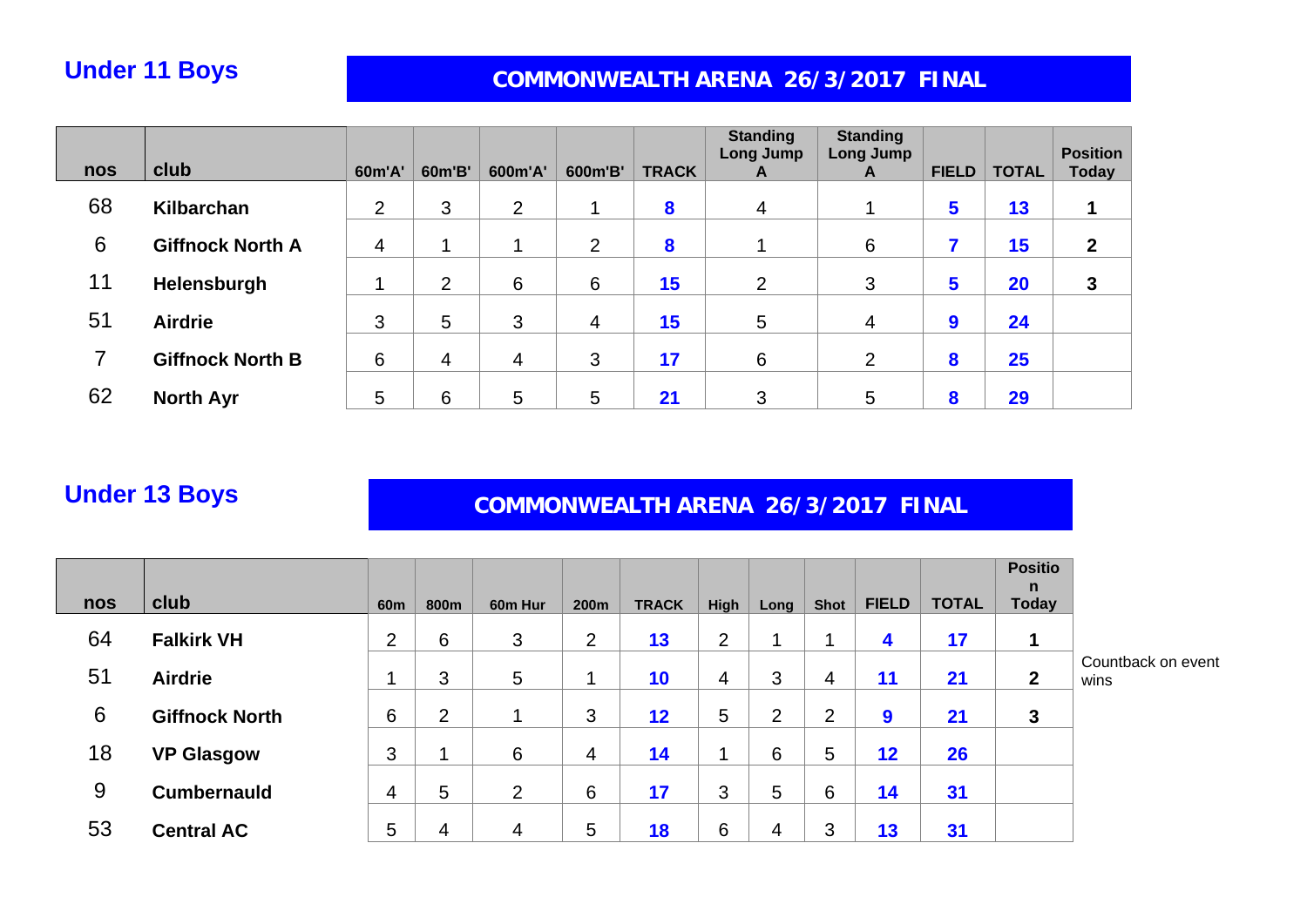### **Under 15 Boys** *COMMONWEALTH ARENA 26/3/2017 FINAL*

### **\*\*\***

| nos | club                  | <b>60m</b>     | 800m | 60m Hur        | 200m           | 300/400m       | <b>TRACK</b> | <b>High</b> | Long <sub> </sub> | Shot           | <b>FIELD</b> | <b>TOTAL</b> | <b>Position</b><br>Today |
|-----|-----------------------|----------------|------|----------------|----------------|----------------|--------------|-------------|-------------------|----------------|--------------|--------------|--------------------------|
| 6   | <b>Giffnock North</b> | 3              |      |                | 4              |                |              | 2           | 5                 | 4              | 11           | 18           |                          |
| 53  | <b>Central AC</b>     |                | 2    | 3              | $\overline{2}$ | 4              | 12           | 3.5         | 2                 | $\overline{2}$ | 7.5          | 20           | $\boldsymbol{2}$         |
| 20  | <b>Whitemoss</b>      | $\overline{2}$ | 4    | 6              | 4              | $\overline{2}$ | 18           |             | и                 | 3              | 5            | 23           | 3                        |
| 56  | <b>Edinburgh AC A</b> | 4              | 3    | $\overline{4}$ | 3              | 3              | 17           | 3.5         | 4                 | 4              | 8.5          | 26           |                          |
| 18  | <b>VP Glasgow</b>     | 5              | 6    | $\overline{2}$ | 5              | 7              | 25           | 5           | 3                 | 5              | 13           | 38           |                          |
| 57  | <b>Edinburgh AC B</b> | 6              | 5    | 5              | 6              | 7              | 29           | 6           | 6                 | 6              | 18           | 47           |                          |

# **Under 17 Men <br>
COMMONWEALTH ARENA 26/3/2017 FINAL**

### **\*\*\* \*\*\* \*\*\***

| nos | club                  | <b>60m</b> | 800m | 60m Hur        | 200m           | 400m                     | <b>TRACK</b> | <b>High</b>             | Long | <b>Triple</b>  | Shot $ $ | <b>FIELD</b> | <b>TOTAL</b> | <b>Position</b><br><b>Today</b> |
|-----|-----------------------|------------|------|----------------|----------------|--------------------------|--------------|-------------------------|------|----------------|----------|--------------|--------------|---------------------------------|
| 6   | <b>Giffnock North</b> |            | 2    | 2              | 1              | 4                        | 10           | $\overline{\mathbf{2}}$ | 2    | $\overline{2}$ |          |              | 17           |                                 |
| 56  | <b>Edinburgh AC A</b> | 3          |      | 4              | $\overline{2}$ |                          | 11           | 5                       | 5    |                | C        | 13           | 24           | $\boldsymbol{2}$                |
| 53  | <b>Central AC</b>     | 4          | 6    | 4              | 3              | $\overline{\phantom{a}}$ | 21           |                         |      | 3              | 4        | 9            | 30           | 3                               |
| 3   | <b>Clydesdale</b>     | 6          | 4    | 3              | 6              | $\overline{2}$           | 21           | 3                       | 4    | 4              | 5        | 16           | 37           |                                 |
| 18  | <b>VP Glasgow</b>     | 2          | 5    | $\overline{7}$ | 5              | 3                        | 22           | 4                       | 6    |                | 6        | 23           | 45           |                                 |
| 57  | <b>Edinburgh AC B</b> | 5          | 3    | $\overline{7}$ | 4              | 7                        | 26           | 6                       | 3    |                | 3        | 19           | 45           |                                 |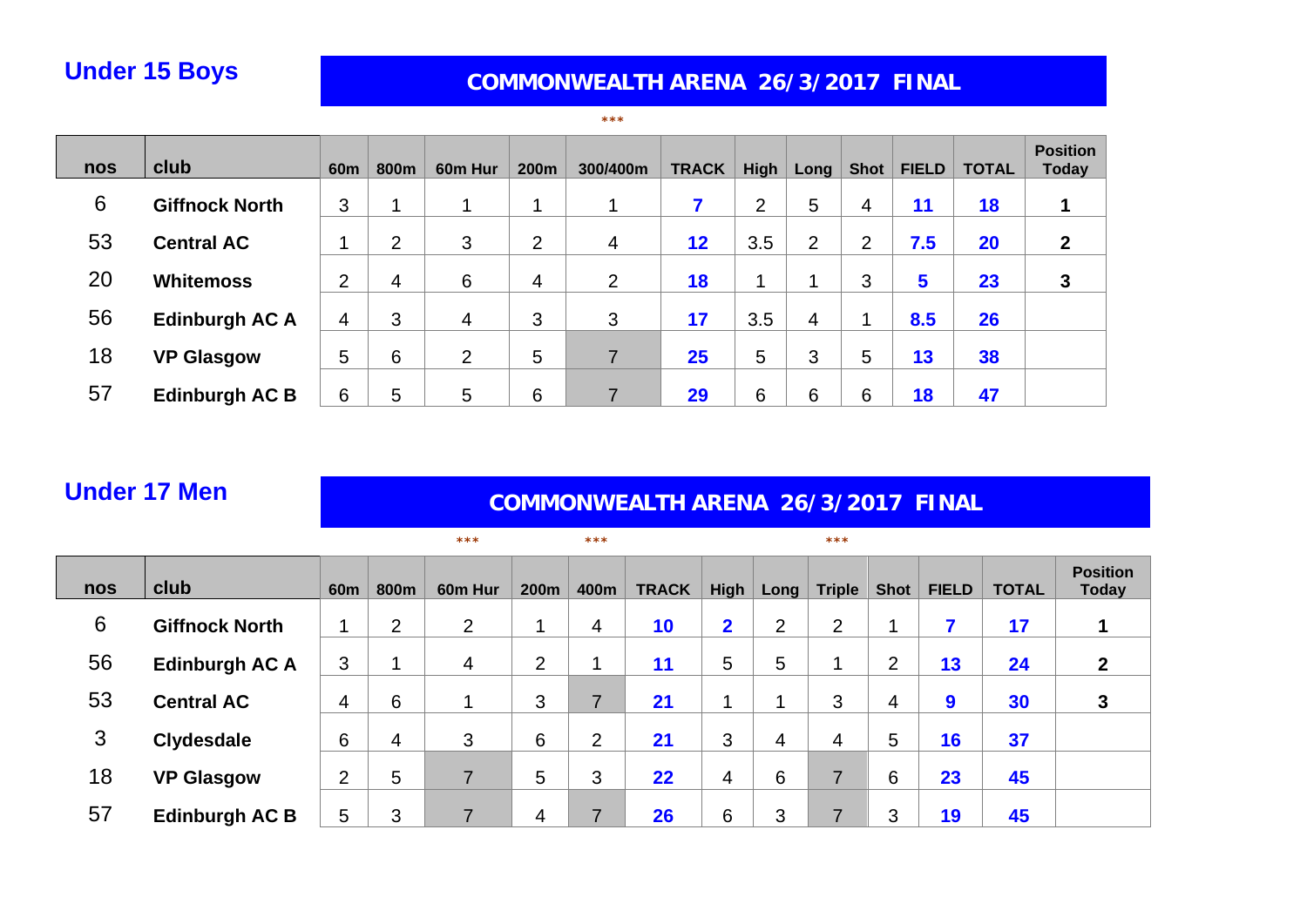### **Under 20 Men 19 COMMONWEALTH ARENA 26/3/2017 FINAL**

|     |                        |                 |        | ***                 |      | ***            |              | ***          |      | ***            |                |              |              |                                 |                            |
|-----|------------------------|-----------------|--------|---------------------|------|----------------|--------------|--------------|------|----------------|----------------|--------------|--------------|---------------------------------|----------------------------|
| nos | club                   | 60 <sub>m</sub> | 800m   | 60 <sub>m</sub> Hur | 200m | 400m           | <b>TRACK</b> | <b>High</b>  | Long | <b>Triple</b>  | <b>Shot</b>    | <b>FIELD</b> | <b>TOTAL</b> | <b>Position</b><br><b>Today</b> |                            |
| 9   | <b>Cumbernauld</b>     | 4               | ົ<br>∠ | 2                   |      |                | 10           | 4            | 6    | 4              | $\overline{2}$ | 16           | 26           |                                 |                            |
| 6   | <b>Giffnock North</b>  | っ               | 6      | 3                   | 3    | 3              | 17           | .5<br>и      |      | 3              | 4              | 9.5          | 27           | $\mathbf 2$                     |                            |
| 55  | <b>Dundee Hawkhill</b> |                 |        | 4                   | 5    | 5              | 16           | 5            | 4    |                | 6              | 16           | 32           | 3                               | Countback on<br>event wins |
| 68  | <b>Kilbarchan</b>      | 5               | 4      |                     | 2    | 4              | 16           | 3            | 5    | 5              | 3              | 16           | 32           |                                 |                            |
| 18  | <b>VP Glasgow</b>      | 3               | ხ      | 7                   | 4    | $\overline{2}$ | 21           |              | ົ    | $\overline{2}$ |                | 12           | 33           |                                 |                            |
| 53  | <b>Central AC</b>      | 6               | ົ      |                     | 6    |                | 29           | $.5\,$<br>-1 | 3    | 7              | 5              | 16.5         | 46           |                                 |                            |

### **Under 11 Girls** <br>**COMMONWEALTH ARENA 26/3/2017 FINAL**

| <b>nos</b> | club                    | 60m'A'         | 60m'B'         | 600m'A' | 600m'B'        | <b>TRACK</b> | <b>Standing</b><br>Long Jump<br>A | <b>Standing</b><br>Long Jump B | <b>FIELD</b> | <b>TOTAL</b> | <b>Positio</b><br>$\mathsf{n}$<br><b>Today</b> |                         |
|------------|-------------------------|----------------|----------------|---------|----------------|--------------|-----------------------------------|--------------------------------|--------------|--------------|------------------------------------------------|-------------------------|
| 62         | <b>North Ayr</b>        | 4              | $\overline{2}$ | 2       | 6              | 14           | 2                                 |                                | 3            | 17           |                                                |                         |
| 82         | <b>Dunfermline</b>      |                |                | 4       | ⇁              | 19           |                                   | $\overline{2}$                 | 3            | 22           | $\boldsymbol{2}$                               |                         |
| 9          | <b>Cumbernauld</b>      | $\overline{2}$ |                |         | 5              | 15           | 3                                 | 5                              | 8            | 23           | $3=$                                           | Tied after<br>countback |
| 51         | <b>Airdrie</b>          | 3              | 4              |         | 3              | 11           | 5                                 |                                | 12           | 23           | $3=$                                           | on wins                 |
| 6          | <b>Giffnock North A</b> |                | 3              | 5       |                | 16           | 6                                 | 4                              | 10           | 26           |                                                |                         |
|            | <b>Ayr Seaforth</b>     | 8              | 5              | 3       | 2              | 18           |                                   | 6                              | 13           | 31           |                                                |                         |
| 79         | Livingston              | 5              | 6              | 8       | 8              | 27           | 4                                 | 3                              |              | 34           |                                                |                         |
|            | <b>Giffnock North B</b> | 6              | 8              | 6       | $\overline{4}$ | 24           | 8                                 | 8                              | 16           | 40           |                                                |                         |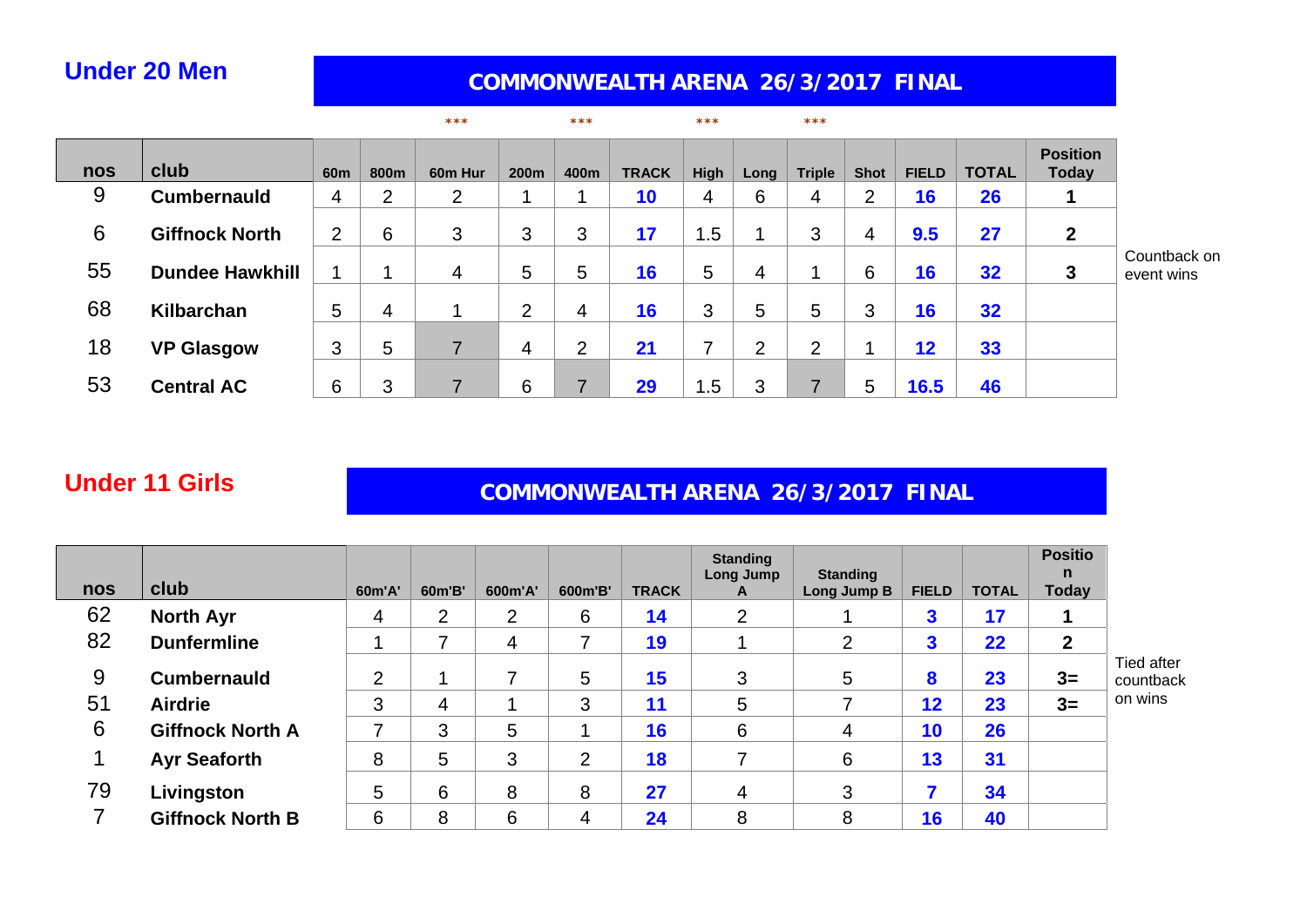# **Under 13 Girls COMMONWEALTH ARENA 26/3/2017 FINAL**

| nos | club                   | 60 <sub>m</sub> | 800m           | 60m Hur | 200m           | <b>TRACK</b>    | <b>High</b> | Long           | Shot | <b>FIELD</b> | <b>TOTAL</b> | <b>Position</b><br><b>Today</b> |
|-----|------------------------|-----------------|----------------|---------|----------------|-----------------|-------------|----------------|------|--------------|--------------|---------------------------------|
| 18  | <b>VP Glasgow</b>      | າ               | $\overline{2}$ | 1       | $\overline{2}$ | 7               |             | 4              |      | 6            | 13           |                                 |
| 56  | <b>Edinburgh AC</b>    |                 |                | 3       | ٠              | $6\phantom{1}6$ | 4           |                | 5    | 10           | 16           | $\boldsymbol{2}$                |
| 64  | <b>Falkirk VH</b>      | 5               | 3              | 2       | 4              | 14              | 2           | $\overline{2}$ | 4    | 8            | 22           | 3                               |
| 6   | <b>Giffnock North</b>  | 3               | 4              | 6       | 5              | 18              | 6           | 3              | າ    | 11           | 29           |                                 |
| 55  | <b>Dundee Hawkhill</b> | 6               | 6              | 4       | 6              | 22              | 3           | 5              | 3    | 11           | 33           |                                 |
|     | <b>Ayr Seaforth</b>    | 4               | 5              | 5       | 3              | 17              | 5           | 6              | 6    | 17           | 34           |                                 |

# **Under 15 Girls** <br>**COMMONWEALTH ARENA 26/3/2017 FINAL**

| nos | club                    | 60 <sub>m</sub> | 800m           | 60m Hur | 200m           | 300/400m       | <b>TRACK</b> | High           | Long           | <b>Shot</b>    | <b>FIELD</b> | <b>TOTAL</b> | <b>Position</b><br><b>Today</b> |
|-----|-------------------------|-----------------|----------------|---------|----------------|----------------|--------------|----------------|----------------|----------------|--------------|--------------|---------------------------------|
| 6   | <b>Giffnock North A</b> | $\overline{2}$  |                | 5       |                | $\overline{2}$ | 11           | -1             |                |                | $\mathbf{3}$ | 14           |                                 |
| 56  | <b>Edinburgh AC</b>     |                 | 4              | 3       | 3              | 3              | 14           | 4.5            | 3              | $\overline{2}$ | 9.5          | 24           | $\mathbf{2}$                    |
| 53  | <b>Central AC</b>       | 4               | 6              |         | 5              | 1              | 17           | 4.5            | $\overline{2}$ | 3              | 9.5          | 27           | 3                               |
| 18  | <b>VP Glasgow</b>       | 5               | 3              | 2       | 4              | 4              | 18           | $\overline{2}$ | 5              | 4              | 11           | 29           |                                 |
| 64  | <b>Falkirk VH</b>       | 3               | 5              | 6       | $\overline{2}$ | 5              | 21           | 3              | 4              | 6              | 13           | 34           |                                 |
| 7   | <b>Giffnock North B</b> | 6               | $\overline{2}$ | 4       | 6              | 6              | 24           | 6              | 6              | 5              | 17           | 41           |                                 |